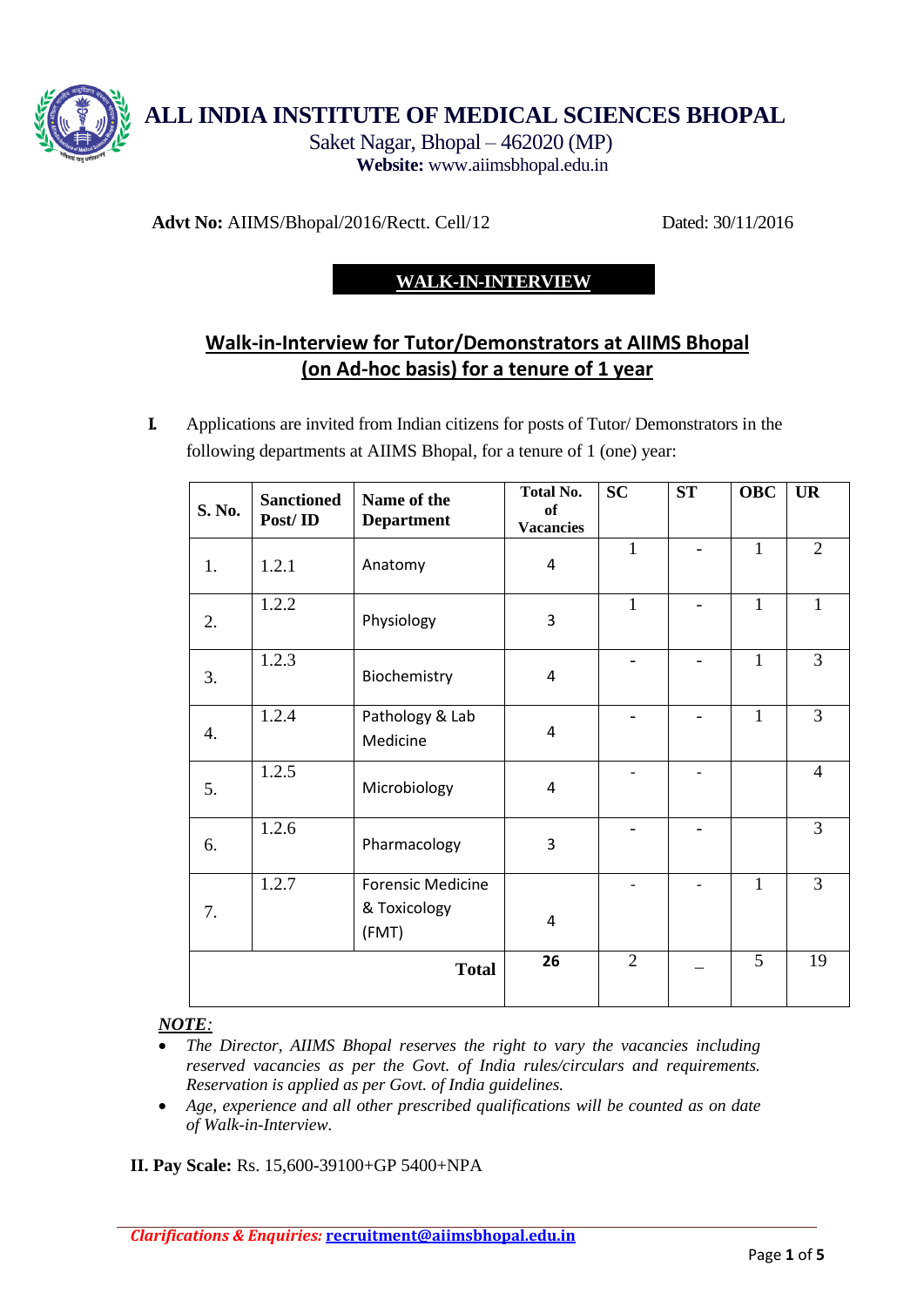#### **III. Essential Qualifications:**

- For Medical Candidates: A recognized MBBS degree.
- For Non-Medical Candidates: M.Sc. (Medical) in the concerned subject.
- **Candidates with MD/MS/Ph.D. from recognized University/Institute in concerned subject will be preferred.**

## **IV. Eligibility:**

 In case of those who have appeared for exam / viva voce and result is yet to be declared then applicant will be allowed to appear in Walk-in-Interview provisionally, subject to production of certificate of successfully passing / qualifying PG / PhD exam and completion of tenure for this course latest by 31.12.2016.

• In cases where result is declared after 31.12.2016, their candidature will stand cancelled and no claim for selection on the basis of allowed provisionally to appear in the Walk-in-Interview / selection, will be considered

**V.** The candidates who are in service in any Govt. Hospital/ Institutions are required to forward/submit their application through proper channel only. The candidates will not be permitted for Walk-in-Interview if they fail to produce "No Objection Certificate" from their employer on the day of Walk-in-Interview, during scrutiny of documents.

If it is brought to the notice of authorities at any stage that the candidate had not submitted application through proper channel, then candidature will stand cancelled and in case of selected candidate, services will be terminated immediately.

#### **VI. Upper Age Limit as on the date of Walk-in-Interview:**

Upper Age Limit: 33 years, relaxable for Scheduled Caste, Scheduled Tribe candidate up to a maximum period of five (5) years, for OBC candidates up to a maximum period of three (3) years.

- i. In case of Physical Handicapped (OPH) candidates, age relaxation upto a maximum period of ten (10) years for General Category, Thirteen (13) years for OBC category and fifteen (15) years for SC/ST category candidates.
- ii. For those applying for these posts after completing DM/M.Ch. courses, the upper age limit on **date of Walk-in-Interview** will be 35 years. The age limit is further relaxable for SC candidates , ST candidates, OBC candidates and OPH candidates as above.

#### **VII**. **Application Process**:

- Advertisement and draft Application forms are hosted at [www.aiimsbhopal.edu.in.](http://www.aiimsbhopal.edu.in/) and can be downloaded from the website.
- The duly filled application form along with the originals and self attested photocopies of all relevant certificates relating to age, qualifications and experience(s) with a selfattested coloured passport size photograph and the requisite application fee should be brought at the time of Walk-in-Interview.
- Persons working in the Govt./Semi-Govt. Organizations/ Corporations/Autonomous Institutes etc. should submit their application along with NOC.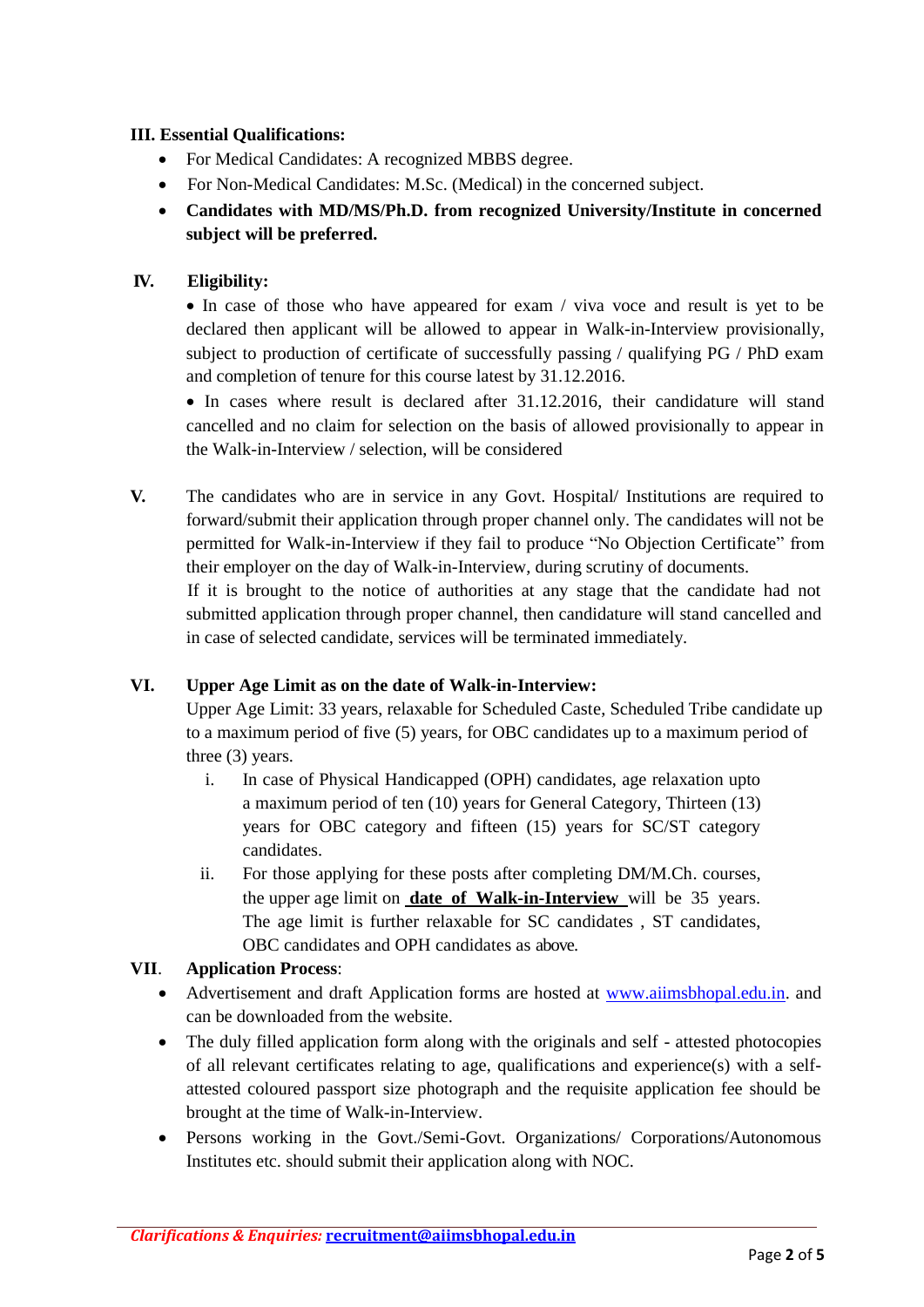- Director AIIMS, Bhopal reserves the right to cancel the advertisement at any point of time without prior notice or fill up less number of posts as advertised depending upon the institutional requirement.
- **The original certificates i.e. MBBS Degree Certificate, Internship completion certificate, Qualifying degrees (MBBS/MD/MS/P.hd./M.Sc./ Others) Medical Registration Certificate, Date of Birth Certificate, Caste Certificate, NOC etc., of the candidates who apply for the post of Tutor/ Demonstrator will be verified at the time of Walk-in-Interview/ joining.**

## **VIII**. **Application Fees:**

- For OPH candidates: NIL
- For General/OBC candidates Rs. 1000/-
- For SC/ST candidates Rs.800/-
- Payment is to be made to "**AIIMS, Bhopal"** through DD only payable at Bhopal to be submitted with the application.
- Fee once remitted will not be refunded.
- **IX.** Tenure: The appointments for the posts of Tutor/ Demonstrators shall be for the period of 1 (one) year or till regular appointment to the posts, whichever is earlier.
- **X. Documents:** Printed copy of the on-line application form and the self- attested photocopies of the following along with the originals must be brought at the time of Walk-in-Interview only

1. 'No Objection Certificate–NOC 'for those who are working in Central/State Government / Semi Government, autonomous institutions from their respective organization.

2. Degrees, Certificates, Mark sheets, Age proof, Caste certificate, Experience certificates and qualifying degree registration with State Medical Council.

#### **XI. Reservation for SC/ST/OBC/OPH shall be applicable as per Govt. of India policy:**

1. OBC Candidates will attach certificate issued by the competent authority in the form prescribed for Central Government jobs along with certificate that the candidate does not belong to Creamy Layer. Date of issue of Certificate should not be earlier *than one year of closing date of application.* 

2. For SC/ST-Certificate should be issued by Tehsildar or above rank officer in prescribed format.

3. Criteria for Orthopaedic Physically Handicapped:

- The candidate must possess a valid document certifying his/her physical disability is conforming to judgment of Supreme Court of India i.e.: "With the approval of the Ministry of Health & Family Welfare, Govt. of India vide letter no. 18018/2/2009- ME(P-1) dated 17.02.2009.
- Candidates with disability of lower limbs between 50% to 70% shall be considered and in case candidates are not available of such disability in the category, then the candidates with disability of lower limbs between 40% to 50% will also be considered as per decision in the Writ Petition (Civil) 184/2005-Dr.Kumar Sourav Vs. UOI & others in the Supreme Court of India.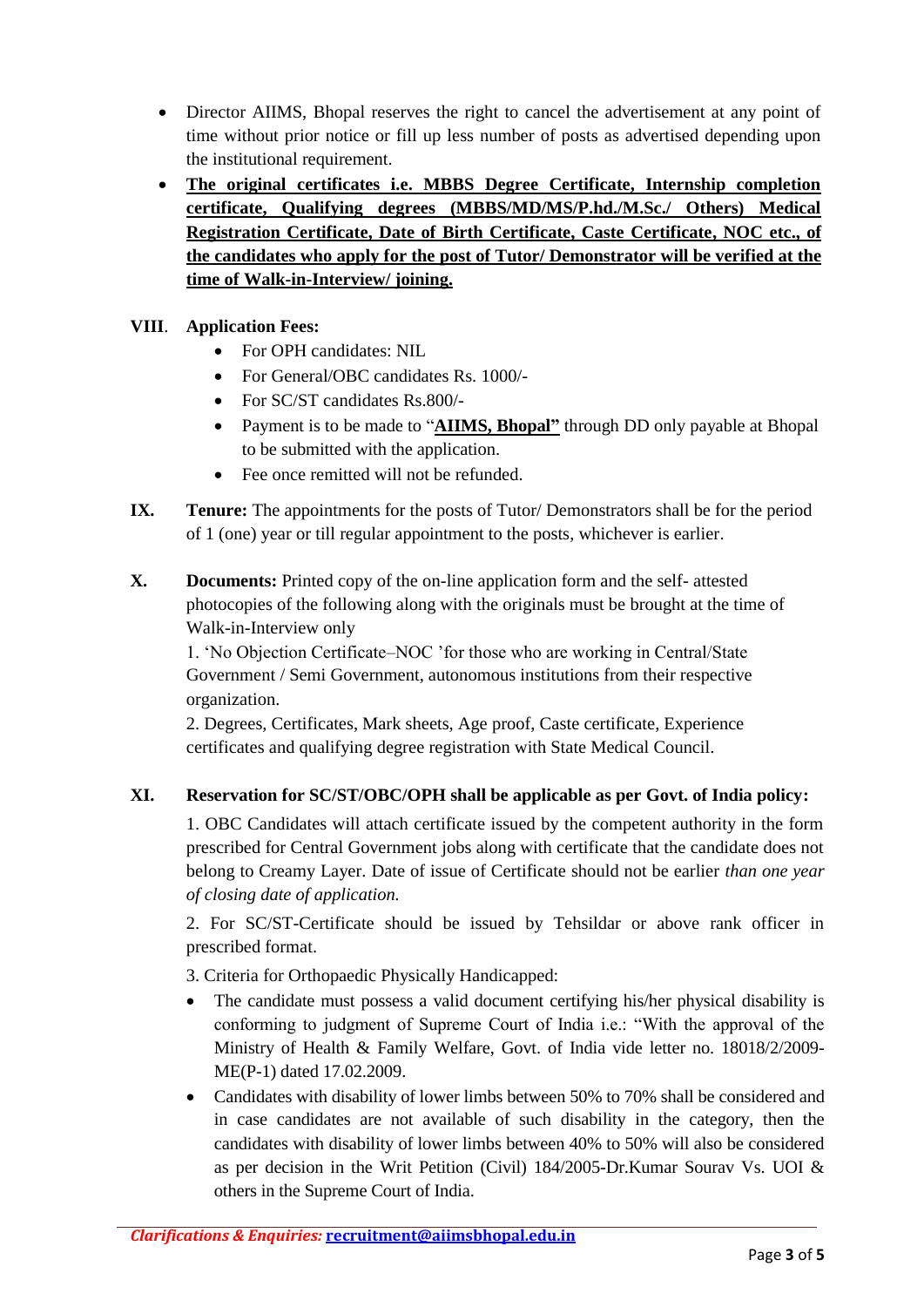- The disability certificate should be issued by a duly constituted and authorized Medical Board of the State or Central Govt. Hospitals/Institutions and countersigned by Medical Superintendent / CMO /Head of Hospital / Institution.
- The Medical Board issuing certificate shall conform to guidelines of Ministry of Social Welfare and Empowerment (Govt. of India).

#### **XII. Selection procedure:**

- Walk-in-Interviews will be held at AIIMS Bhopal. No TA/DA will be paid for appearing in the Walk-in-Interview.
- The joining of the candidates will be purely need based.
- Any vacancy arising because of non- joining by selected candidates in this selection or by resignation of candidate who had joined after selection will be offered to the candidates from the waiting list according to their merit, if any.
- All information pertaining to this advertisement including date of Walk-in-Interview, result, joining etc. will be displayed only on the AIIMS Bhopal website which is [www.aiimsbhopal.edu.in](http://www.aiimsbhopal.edu.in/)
- No individual intimation may be sent by AIIMS Bhopal to applicants. It will be the responsibility of applicants to keep abreast of the developments by visiting Institute website – www. aiimsbhopal.edu.in regularly.

The schedule of Walk-in-Interview for the aforementioned vacancies will be uploaded/ notified in Institute website – [www.aiimsbhopal.edu.in,](http://www.aiimsbhopal.edu.in/) on **Friday, the 9 th December 2016.**

#### **TERMS & CONDITIONS:**

- 1. Canvassing of any kind will lead to disqualification.
- 2. The prescribed qualification is minimum and merely possessing the same does not entitle any candidate for selection.
- 3. The Institute reserve the right to restrict the number of candidates for Walk-in-Interview to a reasonable limit on the basis of qualification and experience higher than the minimum prescribed in the advertisement.
- 4. Leave: The appointees shall be granted leave in accordance with the instructions issued by the Government of India from time to time.
- 5. Private practice of any type is prohibited, for the Tutor/Demonstrator, in case of selection.
- 6. He / She may have to work in shifts and can be posted at any place in the Institute.
- 7. He/ She is expected to conform to the rules of conduct and discipline as applicable to the Institute employees.
- 8. The candidate should not have been convicted by any Court of Law.
- 9. In case any information given or declaration by the candidate is found to be false or if the candidate has wilfully suppressed any material information relevant to this appointment, he/she will be liable to be removed from the service and action taken as deemed fit by the appointing authority.
- 10. The decision of the competent authority regarding selection of candidates will be final and no representation will be entertained in this regard.